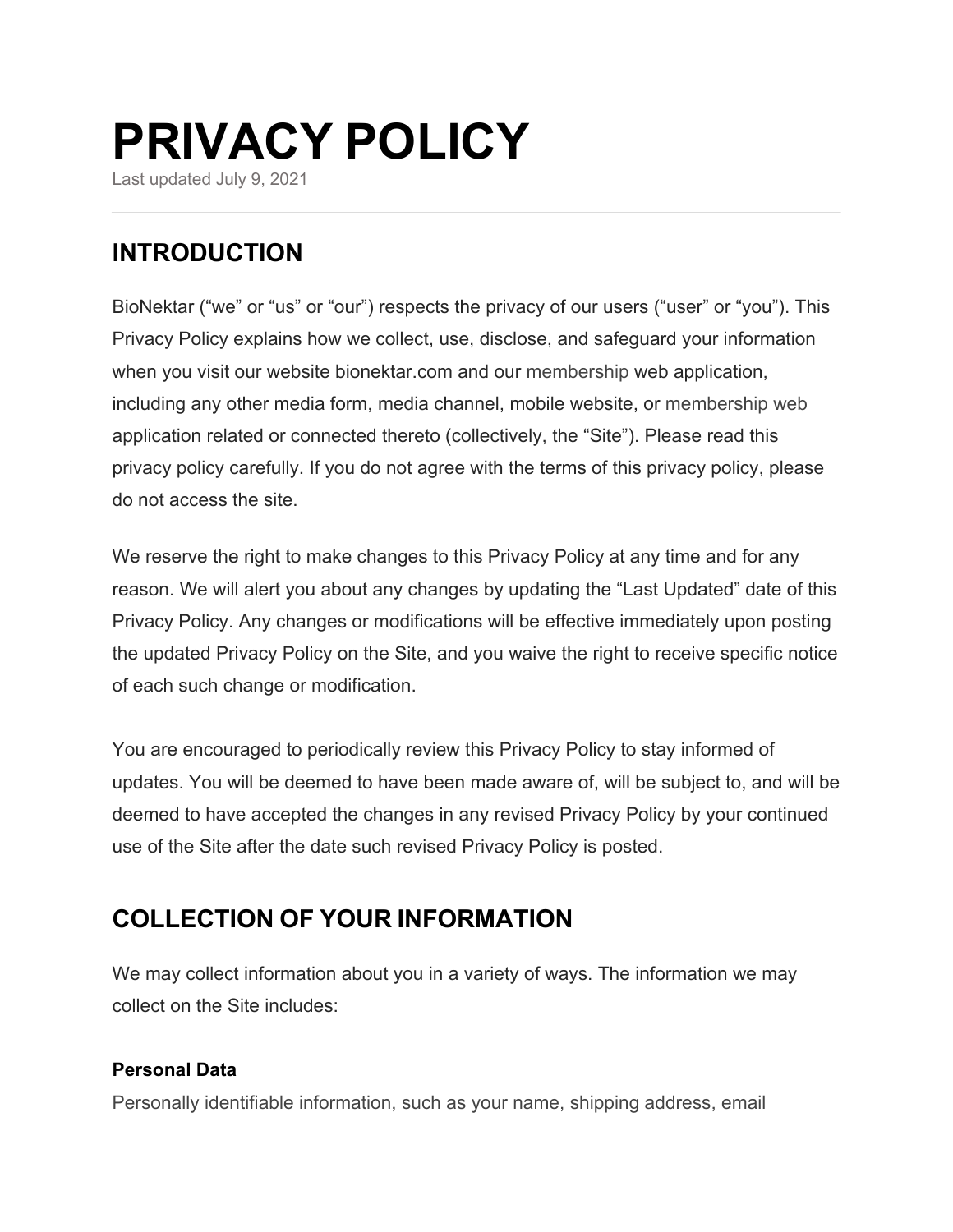address, and telephone number, and demographic information, such as your age, gender, hometown, and health info, that you voluntarily give to us [when you register with the our membership web application,] or] when you choose to participate in various activities related to the Site [and our membership web application], such as online chat and message boards. You are under no obligation to provide us with personal information of any kind, however your refusal to do so may prevent you from using certain features of the Site [and our membership web application].

#### **Derivative Data**

Information our servers automatically collect when you access the Site, such as your IP address, your browser type, your operating system, your access times, and the pages you have viewed directly before and after accessing the Site. [If you are using our membership web application, this information may also include your phone number, your country, your family history, and other interactions with the application and other users via server log files, as well as any other information you choose to provide.]

#### **Financial Data**

Financial information, such as data related to your payment method (e.g. valid credit card number, card brand, expiration date) that we may collect when you purchase, order, return, exchange, or request information about our services from the Site [or our mobile application]. [We store only very limited, if any, financial information that we collect. Otherwise, all financial information is stored by our payment processor, [Paypal,] [Stripe,] [other], and you are encouraged to review their privacy policy and contact them directly for responses to your questions.]

#### **Facebook Permissions**

Our membership web application may by default access your basic account information, including your name, email, gender, birthday, current city, and health info, as well as other information that you choose to make public. We may also request access to other permissions related to your account, such as health records, and you may choose to grant or deny us access to each individual permission. For more information regarding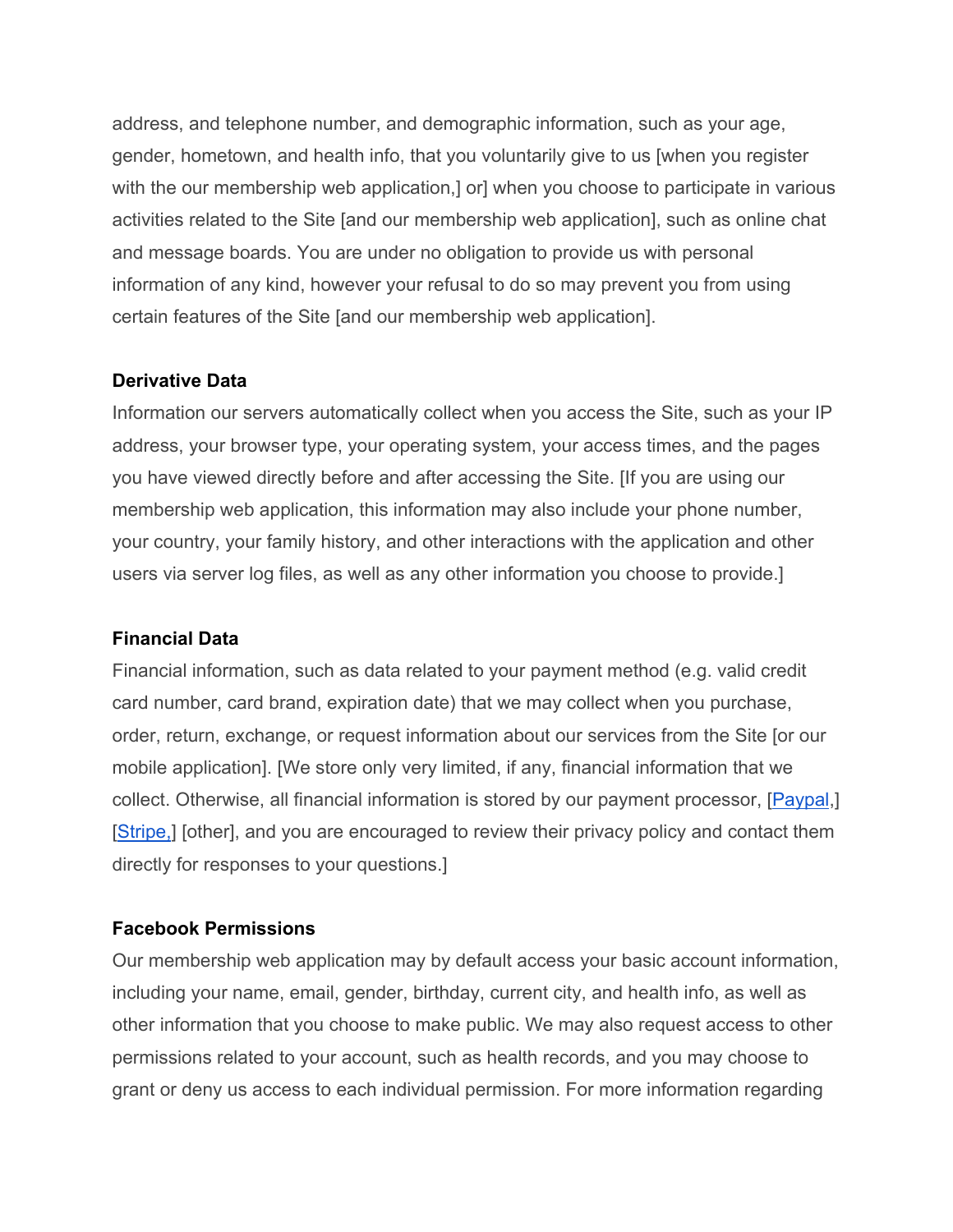data permissions, refer to our membership consultation appointment booking.

### **Data From Contests, Giveaways, and Surveys**

Personal and other information you may provide when responding to surveys.

### **Mobile Application Information**

If you connect using our membership web application:

- *Geo-Location Information.* We may request access or permission to and track location-based information from your smart watch, either continuously or while you are using our mobile application, to provide location-based health services. If you wish to change our access or permissions, you may do so in your account settings or consult us.
- *Mobile Device Access.* We may request access or permission to certain features from your smart watch, including your smart watch's [bluetooth, calendar, sensors, storage,] and other features. If you wish to change our access or permissions, you may check your account settings or consult with us.
- *Push Notifications.* We may request to send you push notifications regarding your account or the Application. If you wish to opt-out from receiving these types of communications, you may turn them off in your device's settings or account settings.

# **USE OF YOUR INFORMATION**

Having accurate information about you permits us to provide you with a smooth, efficient, and customized experience. Specifically, we may use information collected about you via the Site [or our membership web application] to:

- Compile anonymous statistical data and analysis for use internally or with third parties.
- Create and manage your account.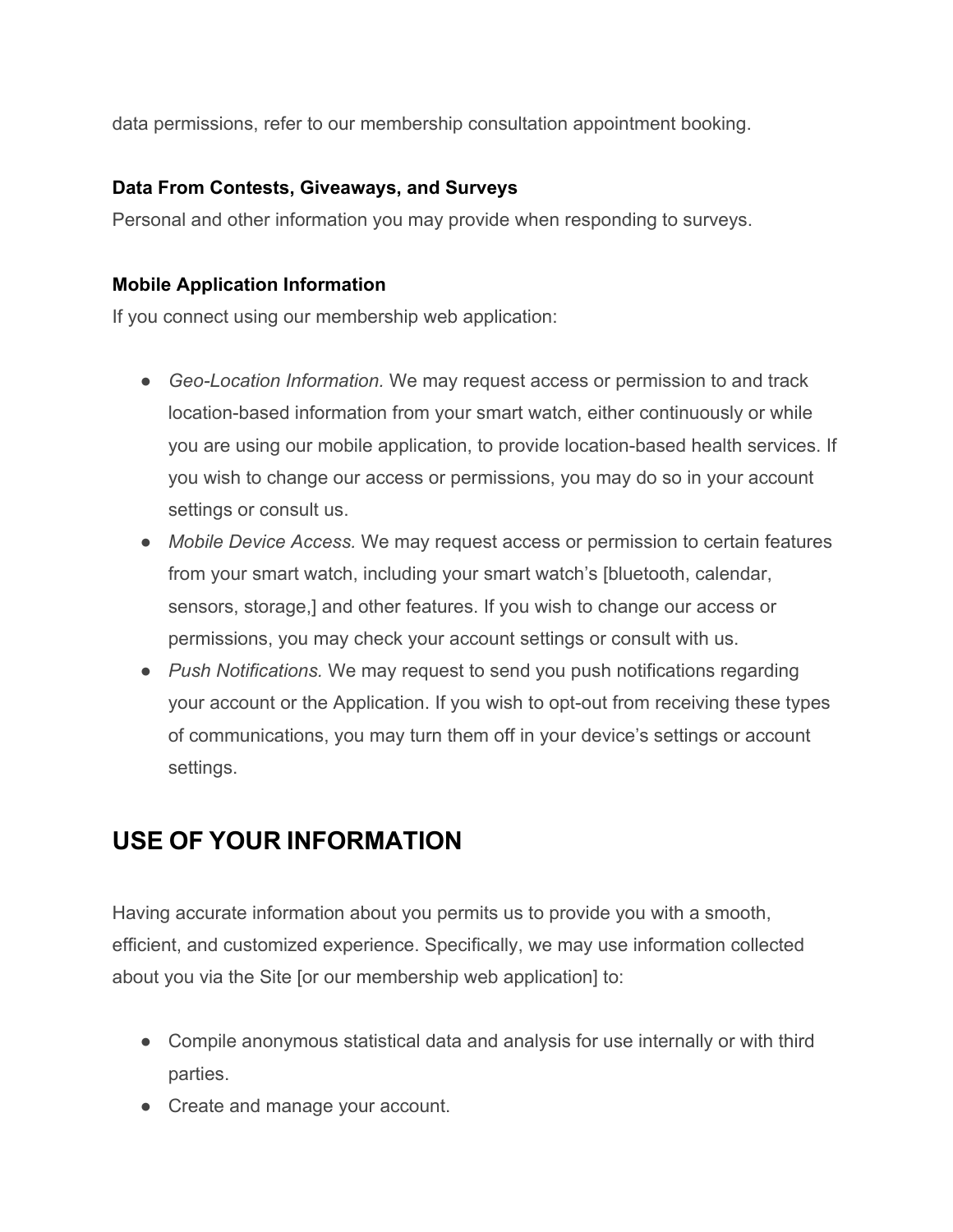- Deliver targeted coupons, newsletters, and other information regarding promotions and the Site [and our membership web application] to you.
- Email you regarding your account or order.
- Fulfill and manage purchases, orders, payments, and other transactions related to the Site [and our membership web application].
- Generate a personal profile about you to make future visits to the Site [and our membership web application] more personalized.
- Increase the efficiency and operation of the Site [and our membership web application].
- Monitor and analyze usage and trends to improve your experience with the Site [and our membership web application].
- Notify you of updates to the Site [and our membership web application].
- Offer new products, services, and/or recommendations to you.
- Perform other business activities as needed.
- Prevent fraudulent transactions, monitor against theft, and protect against criminal activity.
- Process payments and refunds.
- Request feedback and contact you about your use of the Site [and our membership web application].
- Resolve disputes and troubleshoot problems.
- Respond to product and customer service requests.
- Send you a newsletter.
- Solicit support for the Site [and our membership web application].

# **DISCLOSURE OF YOUR INFORMATION**

We may share information we have collected about you in certain situations. Your information may be disclosed as follows:

### **By Law or to Protect Rights**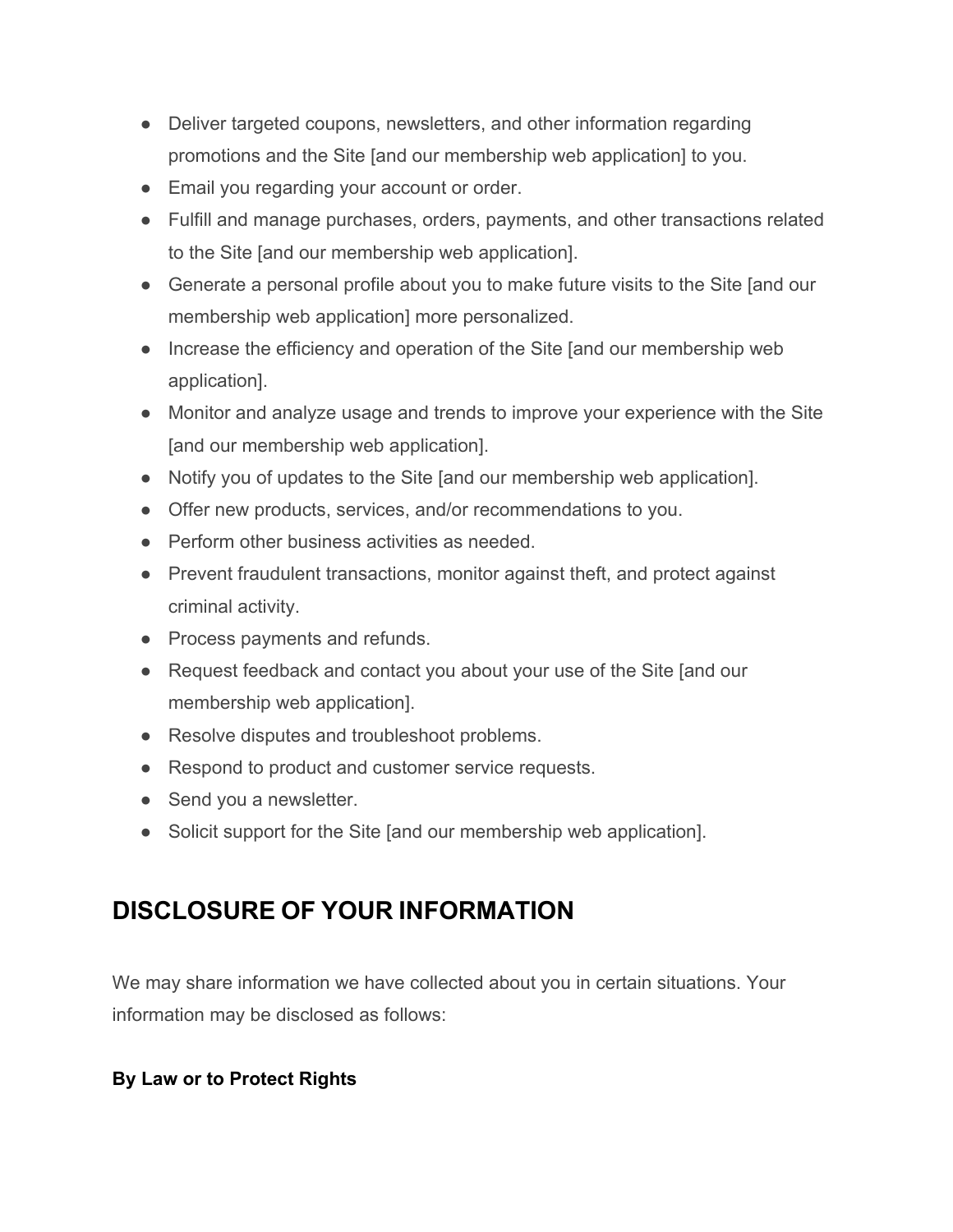If we believe the release of information about you is necessary to respond to legal process, to investigate or remedy potential violations of our policies, or to protect the rights, property, and safety of others, we may share your information as permitted or required by any applicable law, rule, or regulation. This includes exchanging information with other entities for fraud protection and credit risk reduction.

### **Third-Party Service Providers**

We may share your information with third parties that perform services for us or on our behalf, including payment processing, data analysis, email delivery, hosting services, customer service, and marketing assistance.

#### **Marketing Communications**

With your consent, or with an opportunity for you to withdraw consent, we may share your information with third parties for marketing purposes, as permitted by law.

#### **Interactions with Other Users**

If you interact with other users of our membership web application, those users may see your name, profile photo, and descriptions of your activity, including chatting with other users.

#### **Affiliates**

We may share your information with our affiliates, in which case we will require those affiliates to honor this Privacy Policy. Affiliates include our parent company and any subsidiaries, joint venture partners or other companies that we control or that are under common control with us.

#### **Business Partners**

We may share your information with our business partners to offer you certain products, services or promotions.

#### **Other Third Parties**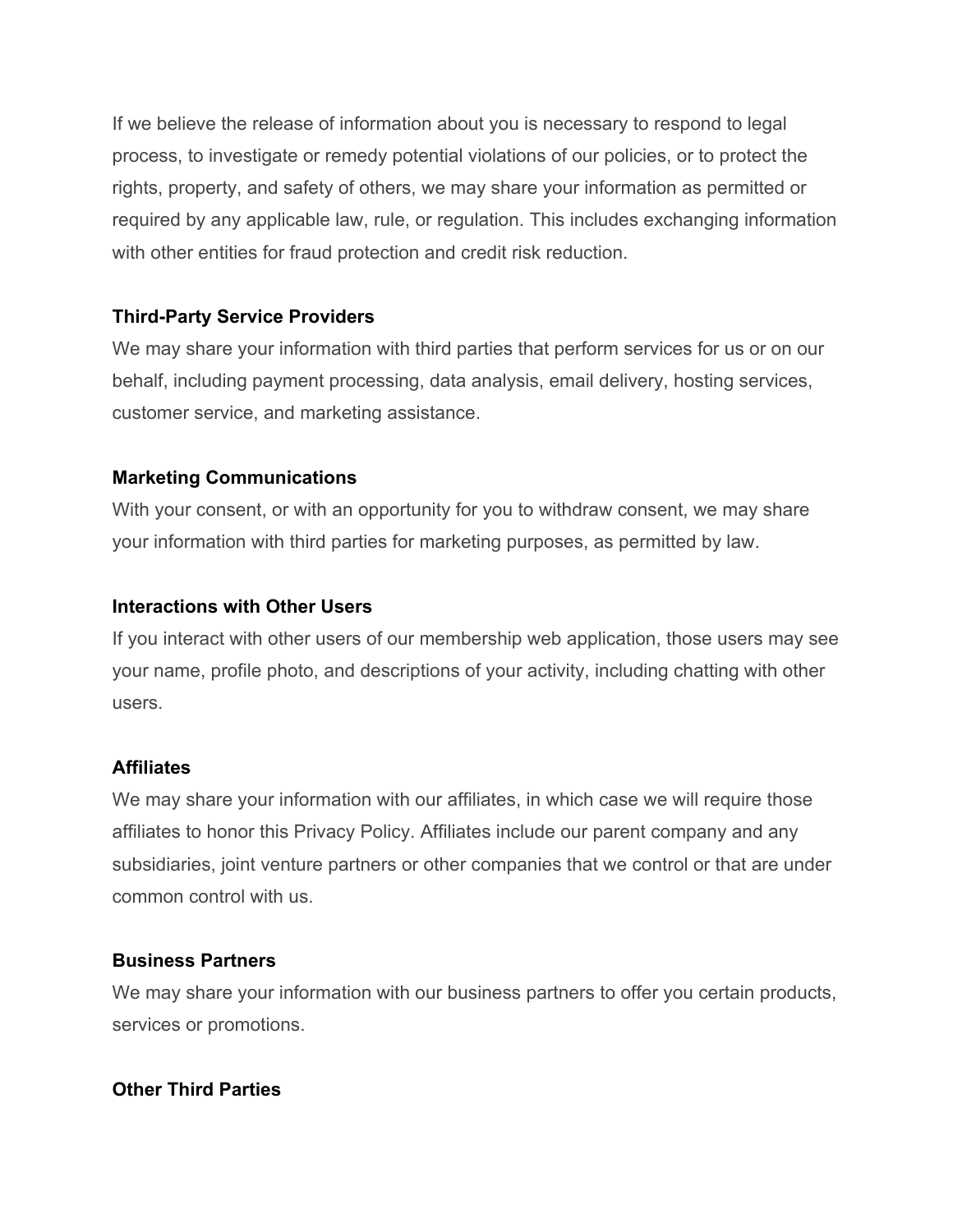We may share your information with advertisers and investors for the purpose of conducting general business analysis. We may also share your information with such third parties for marketing purposes, as permitted by law.

### **Sale or Bankruptcy**

If we reorganize or sell all or a portion of our assets, undergo a merger, or are acquired by another entity, we may transfer your information to the successor entity. If we go out of business or enter bankruptcy, your information would be an asset transferred or acquired by a third party. You acknowledge that such transfers may occur and that the transferee may decline honor commitments we made in this Privacy Policy.

We are not responsible for the actions of third parties with whom you share personal or sensitive data, and we have no authority to manage or control third-party solicitations. If you no longer wish to receive correspondence, emails or other communications from third parties, you are responsible for contacting the third party directly.

# **TRACKING TECHNOLOGIES**

### **Cookies and Web Beacons**

[We may use cookies on the Site to help customize the Site and improve your experience. When you access the Site [or our membership web application], your personal information is not collected through the use of tracking technology. Most browsers are set to accept cookies by default. You can remove or reject cookies, but be aware that such action could affect the availability and functionality of the Site [or our mobile application].

#### **Website Analytics**

We may also partner with selected third-party vendors, such as [Cloudfare,] [Google Analytics,] [Monster Insights,] and others], to allow tracking technologies and remarketing services on the Site [and our membership web application] through the use of first party cookies and third-party cookies, to, among other things, analyze and track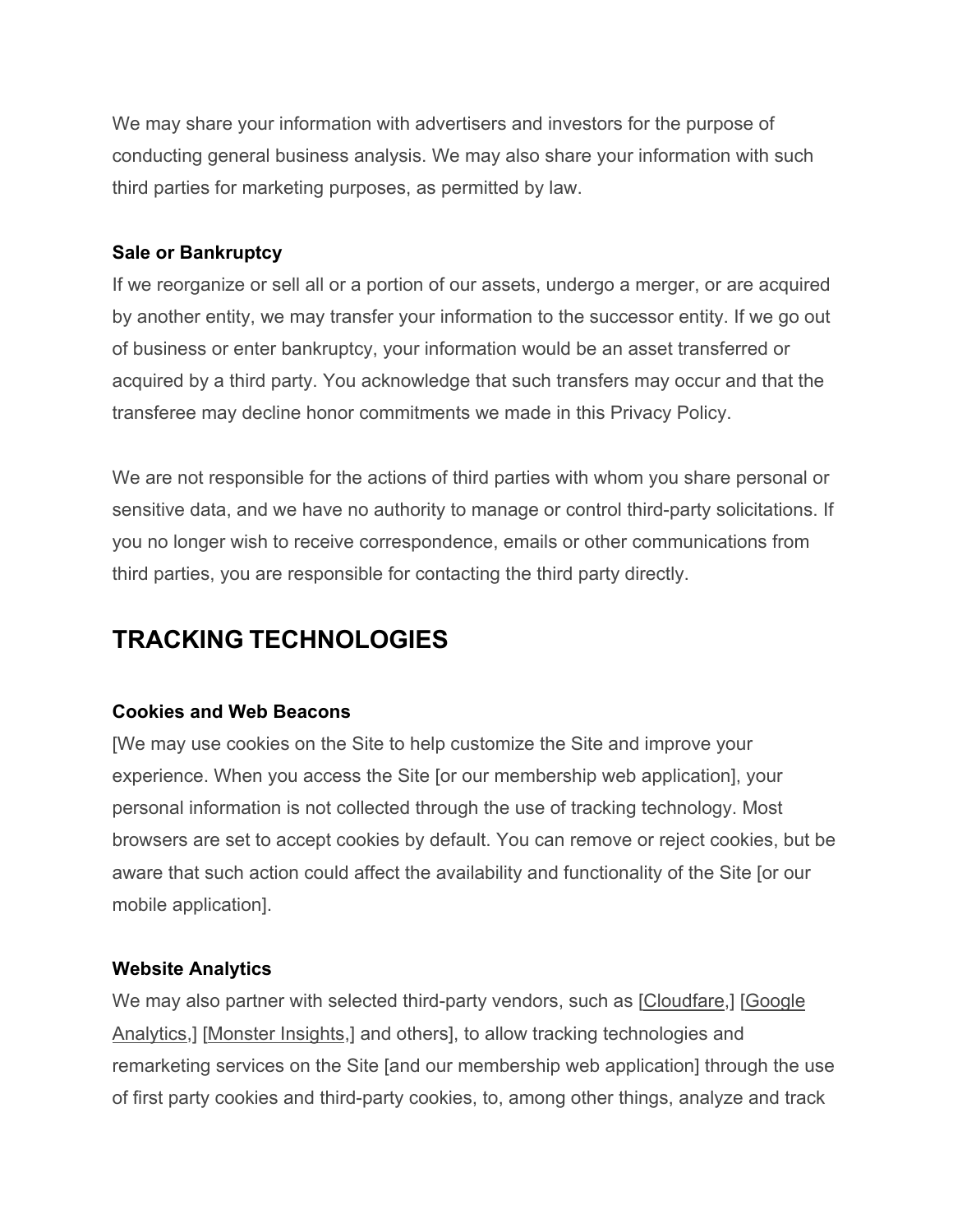users' use of the Site, determine the popularity of certain content and better understand online activity. By accessing the Site, you consent to the collection and use of your information by these third-party vendors. You are encouraged to review their privacy policy and contact them directly for responses to your questions. We do not transfer personal information to these third-party vendors. However, if you do not want any information to be collected and used by tracking technologies, you can visit the thirdparty vendor or the Network Advertising Initiative Opt-Out Tool or Digital Advertising Alliance Opt-Out Tool.

You should be aware that getting a new computer, installing a new browser, upgrading an existing browser, or erasing or otherwise altering your browser's cookies files may also clear certain opt-out cookies or settings.

# **THIRD-PARTY WEBSITES**

The Site may contain links to third-party websites and applications of interest, including advertisements and external services, that are not affiliated with us. Once you have used these links to leave the Site, any information you provide to these third parties is not covered by this Privacy Policy, and we cannot guarantee the safety and privacy of your information. Before visiting and providing any information to any third-party websites, you should inform yourself of the privacy policies and practices (if any) of the third party responsible for that website, and should take those steps necessary to, in your discretion, protect the privacy of your information. We are not responsible for the content or privacy and security practices and policies of any third parties, including other sites, services or applications that may be linked to or from the Site.

### **SECURITY OF YOUR INFORMATION**

We use administrative, technical, and physical security measures to help protect your personal information. While we have taken reasonable steps to secure the personal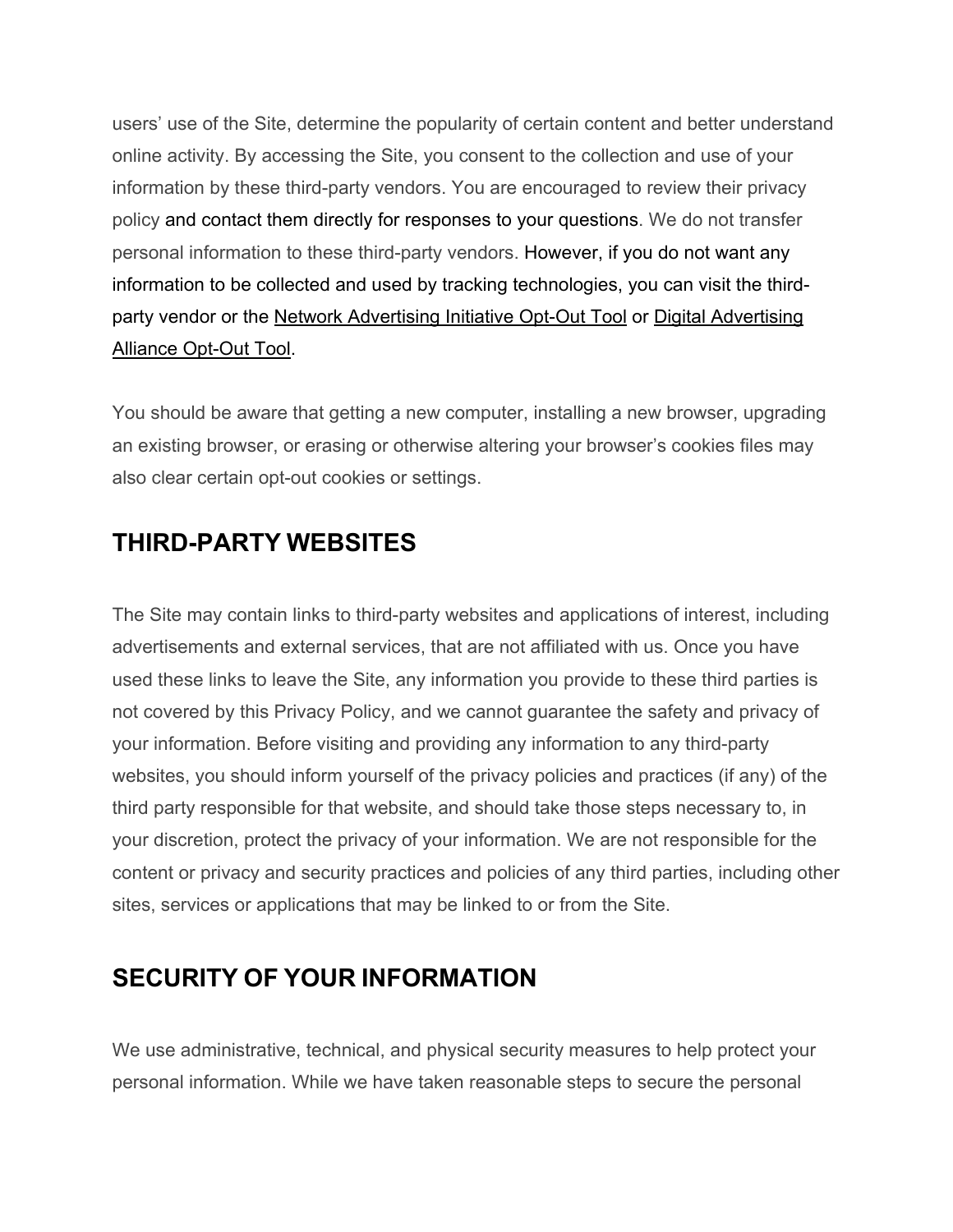information you provide to us, please be aware that despite our efforts, no security measures are perfect or impenetrable, and no method of data transmission can be guaranteed against any interception or other type of misuse. Any information disclosed online is vulnerable to interception and misuse by unauthorized parties. Therefore, we cannot guarantee complete security if you provide personal information.

# **POLICY FOR CHILDREN**

We do not knowingly solicit information from or market to children under the age of 18. If you become aware of any data we have collected from children under age 18, please contact us using the contact information provided below.

# **CONTROLS FOR DO-NOT-TRACK FEATURES**

Most web browsers and some mobile operating systems include a Do-Not-Track ("DNT") feature or setting you can activate to signal your privacy preference not to have data about your online browsing activities monitored and collected. No uniform technology standard for recognizing and implementing DNT signals has been finalized. As such, we do not currently respond to DNT browser signals or any other mechanism that automatically communicates your choice not to be tracked online. If a standard for online tracking is adopted that we must follow in the future, we will inform you about that practice in a revised version of this Privacy Policy.

# **OPTIONS REGARDING YOUR INFORMATION**

### **[Account Information]**

You may at any time review or change the information in your account or terminate your account by:

- Logging into your account settings and updating your account
- Contacting us using the contact information provided below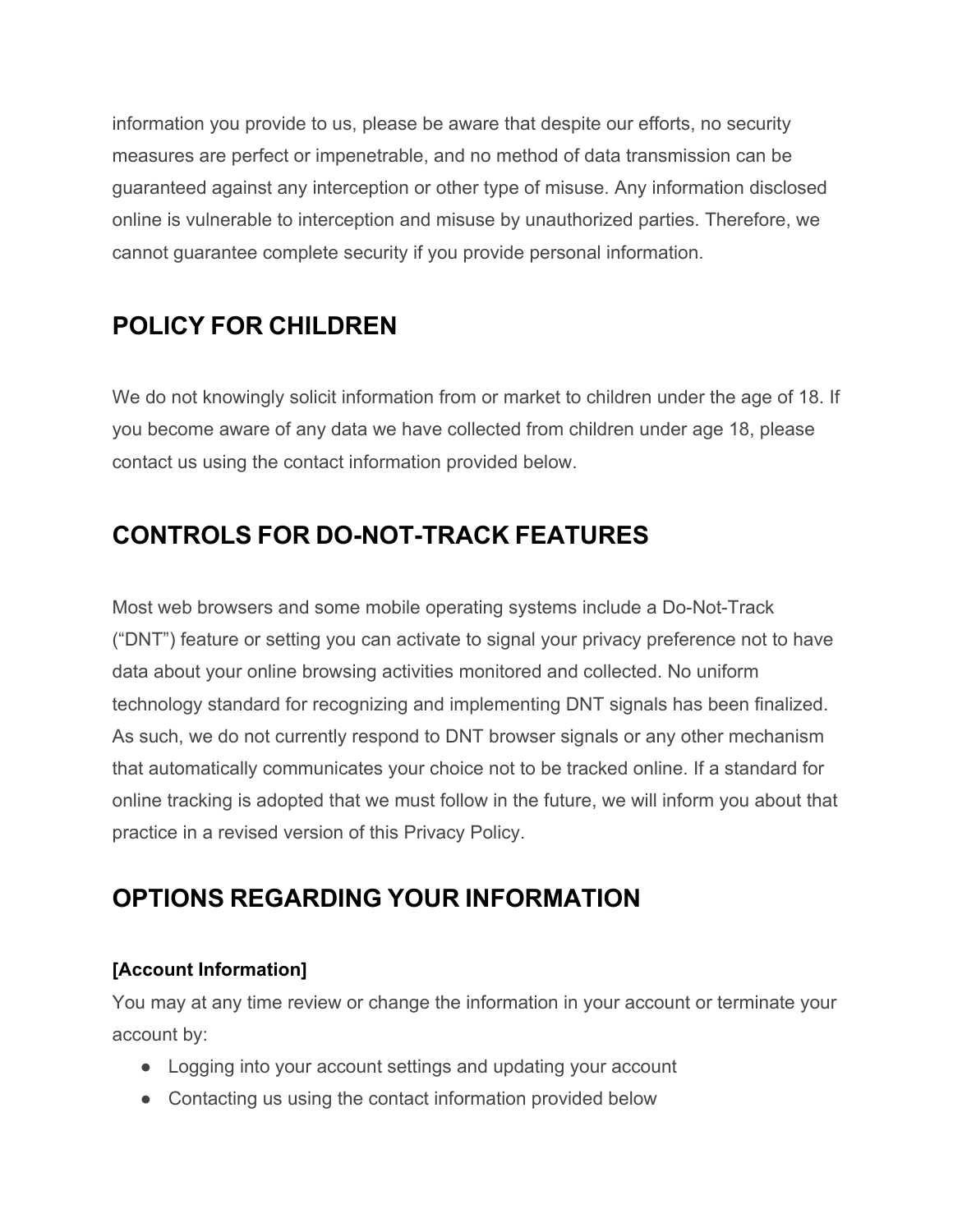Upon your request to terminate your account, we will deactivate or delete your account and information from our active databases. However, some information may be retained in our files to prevent fraud, troubleshoot problems, assist with any investigations, enforce our Terms of Use and/or comply with legal requirements.

### **Emails and Communications**

If you no longer wish to receive correspondence, emails, or other communications from us, you may opt-out by:

- Noting your preferences at the time you register your account with the Site [or our membership web application]
- Logging into your account settings and updating your preferences.
- Contacting us using the contact information provided below

If you no longer wish to receive correspondence, emails, or other communications from third parties, you are responsible for contacting the third party directly.

# **CALIFORNIA PRIVACY RIGHTS**

California Civil Code Section 1798.83, also known as the "Shine The Light" law, permits our users who are California residents to request and obtain from us, once a year and free of charge, information about categories of personal information (if any) we disclosed to third parties for direct marketing purposes and the names and addresses of all third parties with which we shared personal information in the immediately preceding calendar year. If you are a California resident and would like to make such a request, please submit your request in writing to us using the contact information provided below.

If you are under 18 years of age, reside in California, and have a registered account with the Site [or our membership web application], you have the right to request removal of unwanted data that you publicly post on the Site [or our membership web application]. To request removal of such data, please contact us using the contact information provided below, and include the email address associated with your account